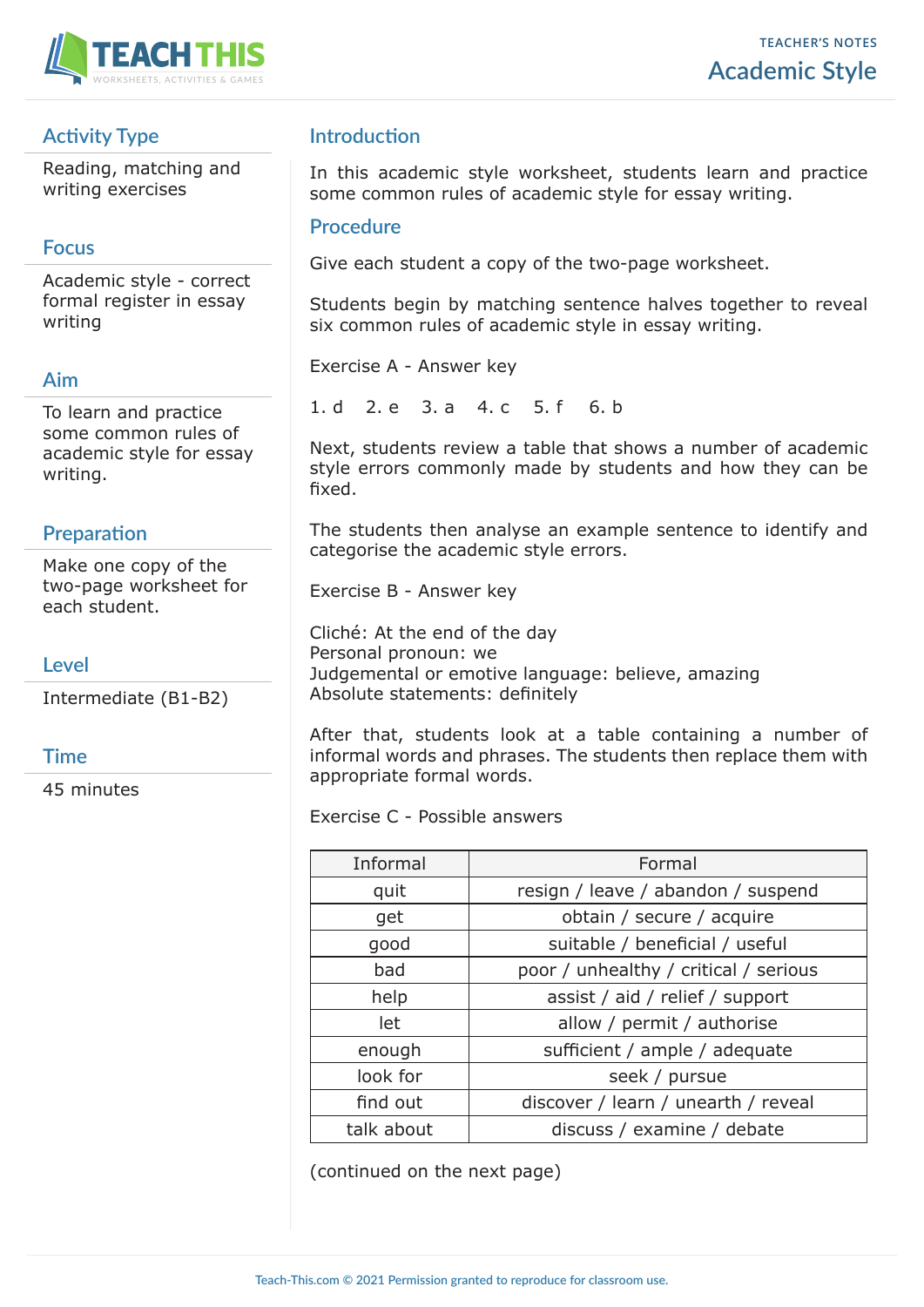

# **Activity Type**

Reading, matching and writing exercises

## **Focus**

Academic style - correct formal register in essay writing

## **Aim**

To learn and practice some common rules of academic style for essay writing.

## **Preparation**

Make one copy of the two-page worksheet for each student.

## **Level**

Intermediate (B1-B2)

### **Time**

45 minutes

# **Procedure continued**

In the last exercise, students read an essay to identify and underline academic style errors. When the students have finished, they compare the issues they underlined with a partner. Finally, review the revised version of the essay that adheres to academic style rules with the students that can be found on the next page.

Exercise D - Answer key

The world is currently facing a terrible and growing problem with wealth inequality. Over the past 40 years, the gap between the earnings of the bottom twenty per cent of the American population and the top one per cent jumped up by more than 10 times. This has in, recent years, contributed to social and political instability, and one frequently talked about fix is to bring in a basic universal income. In my opinion, there are two convincing arguments for launching basic universal income programs.

Universal basic income will certainly mitigate the disruption that's predicted to result from increased automation in the economy. How will this be so? By some estimates, the number of job losses caused by artificial intelligence could be in the hundreds of millions globally. Although we also expect that artificial intelligence will create demand for new jobs, many workers don't have the required skills that'll be needed. Universal basic income will not only support people financially in the aftermath of mass firings, but it'll also allow them to invest time in retraining to get the skills that will be valued in the new economy.

In addition to softening the move toward more automation, universal basic income can be good for the economy. A significant increase in unemployment has a bad effect on the demand for goods and services, which would put many current businesses at risk and lead to further job losses. Universal basic income could help keep enough demand in the economy to protect businesses and jobs. Moreover, with no income, people are often forced to borrow money to make ends meet, which results in an increase in private debt. As we all know, rising private debt has been an important factor in many financial crises of the past century.

At the end of the day, introducing universal basic income will be great. It may help us minimise or avoid some of the consequences of future technological disruption and protect the economy. Universal basic income may also change the way countries deal with social welfare.

(continued on the next page)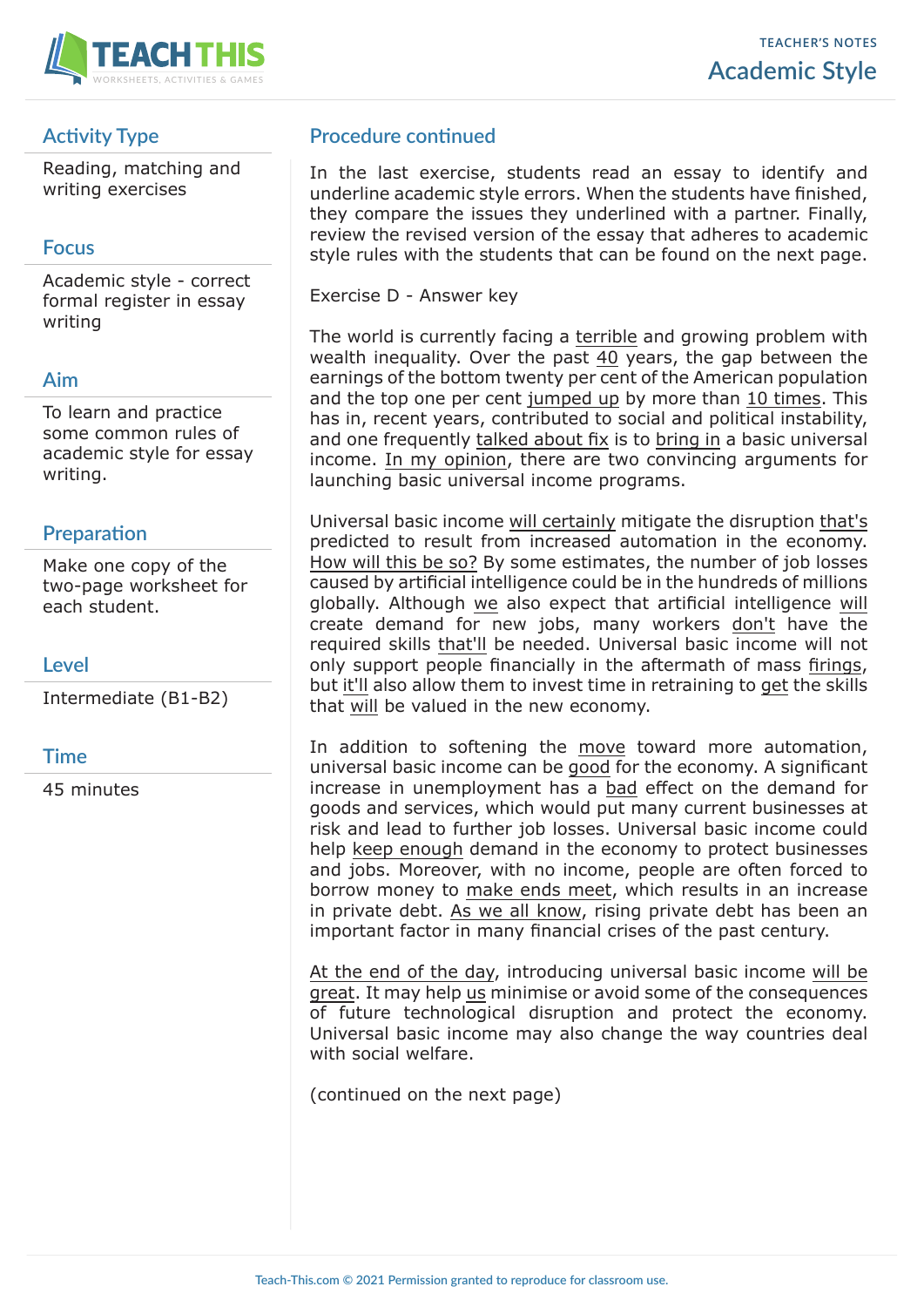

# **Activity Type**

Reading, matching and writing exercises

## **Focus**

Academic style - correct formal register in essay writing

## **Aim**

To learn and practice some common rules of academic style for essay writing.

## **Preparation**

Make one copy of the two-page worksheet for each student.

## **Level**

Intermediate (B1-B2)

### **Time**

45 minutes

## **Procedure continued**

#### Model Essay

The world is currently facing a serious and growing problem with wealth inequality. Over the past forty years, the gap between the earnings of the bottom twenty per cent of the American population and the top one per cent increased more than tenfold. This has, in recent years, contributed to social and political instability, and one frequently discussed remedy is the introduction of a basic universal income. There are two convincing arguments for launching basic universal income programs.

Universal basic income has the potential to mitigate the disruption that is predicted to result from increased automation in the economy. By some estimates, the number of job losses caused by artificial intelligence could be in the hundreds of millions globally. Although it is also expected that artificial intelligence will create demand for new jobs, many workers do not have the required skills that may be needed. Universal basic income may not only support people financially in the aftermath of mass redundancies, but it could also allow them to invest time in retraining to acquire the skills that should be valued in the new economy.

In addition to softening the transition toward more automation, universal basic income can be beneficial for the economy. A significant increase in unemployment has a negative impact on the demand for goods and services, which would put many current businesses at risk and lead to further job losses. Universal basic income could help sustain sufficient demand in the economy to protect businesses and jobs. Moreover, with no income, people are often forced to borrow money to pay for essentials, which results in an increase in private debt. Evidence suggests that rising private debt has been an important factor in many financial crises of the past century.

To conclude, introducing universal basic income has some merit. It may help minimise or avoid some of the consequences of future technological disruption and protect the economy. Universal basic income could also change the way countries deal with social welfare.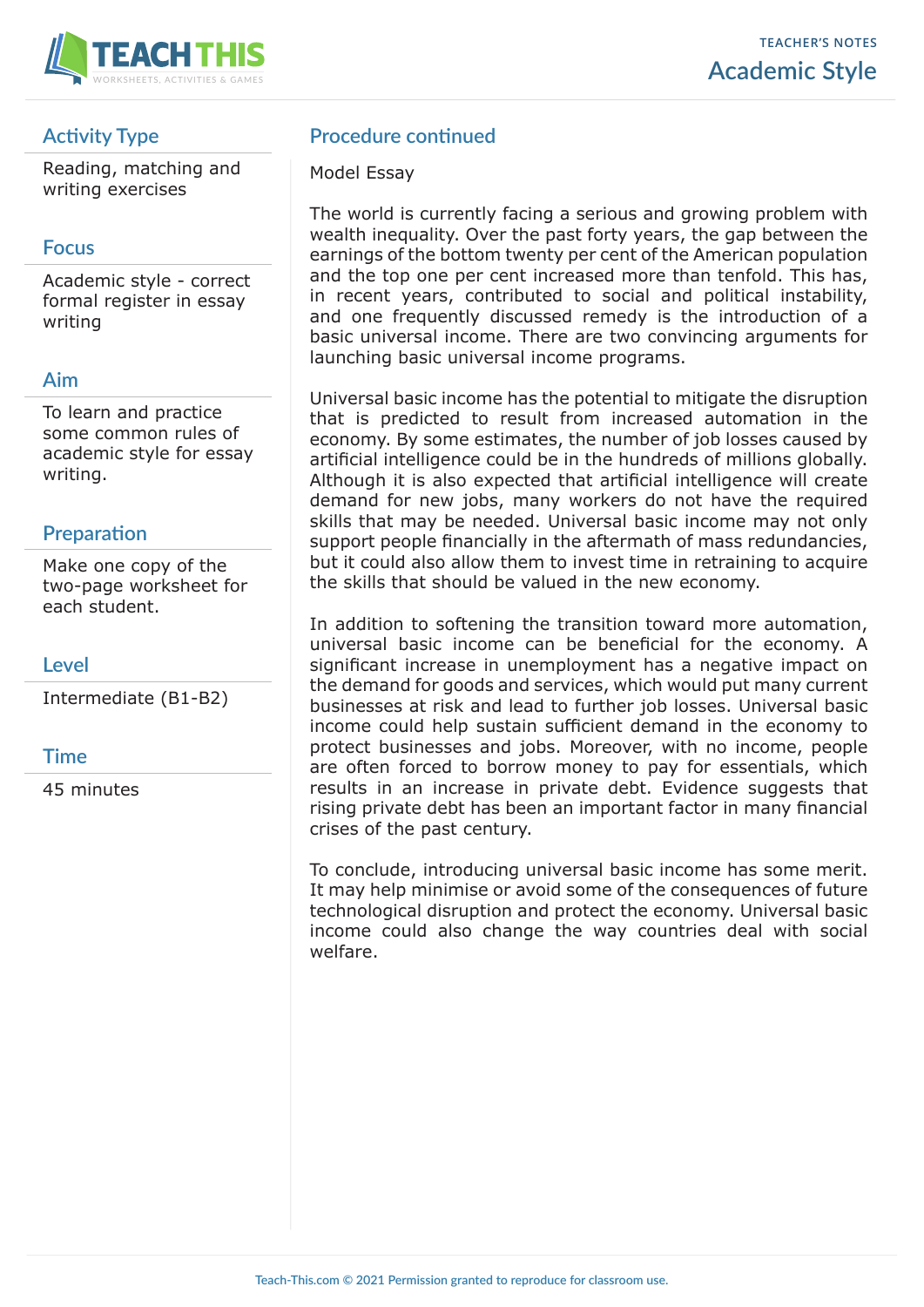

The language used in essay writing has a particular style, which is academic and differs in many ways from spoken language. This worksheet will help you become more familiar with the correct style or register required in academic contexts, which is more formal and objective.

### **A. Match the sentence halves together to reveal six common rules of academic style.**

- ....... 1. For numbers one to ten, write the actual words a. such as 'go up' or 'talk about'.
- ....... 2. Use complex sentences and use formal academic words.
- 
- ....... 4. Do not use contracted word forms d. rather than the figures e.g. five
- ....... 5. Use precise language and avoid vagueness by e. and avoid the overuse of simple
- ....... 6. Avoid informal and idiomatic language f. using numbers and statistics
- -
- ....... 3. Avoid phrasal verbs extended that can't, can't, or won't.
	- and not 5.
	- sentences.
	- where possible.

The table below shows a number of academic style errors commonly made by students and how they can be fixed.

|                                    | <b>Informal (Incorrect)</b>                                                | <b>Formal (Correct)</b>                                   |
|------------------------------------|----------------------------------------------------------------------------|-----------------------------------------------------------|
| Contractions                       | The storm wasn't severe.                                                   | The storm was not severe.                                 |
| Phrasal verbs                      | The company wants to pull out of<br>the deal.                              | The company intends to exit the<br>deal.                  |
| Slang                              | Kids should exercise more.                                                 | Children should exercise more.                            |
| Texting acronyms                   | The problem needs to be solved<br>ASAP.                                    | The problem requires urgent<br>attention.                 |
| Cliché                             | It goes without saying that<br>protecting the environment is<br>important. | Obviously, protecting the<br>environment is important.    |
| Personal pronouns                  | You have many course options at<br>State University.                       | Students have many course<br>options at State University. |
| Rhetorical questions               | Why are vaccines a controversial<br>issue?                                 | Vaccines are a controversial<br>issue.                    |
| Judgemental or<br>emotive language | I believe that<br>A fantastic development                                  | Evidence shows<br>A very positive development             |
| Absolute statements                | Germans are punctual.                                                      | Germans tend to be punctual.                              |

#### **B. The sentence below has four types of academic style errors. List those error types shown in the table above in the space provided.**

At the end of the day, we believe this technology definitely represents an amazing opportunity.

Error types: .................................................................................................................

..................................................................................................................................